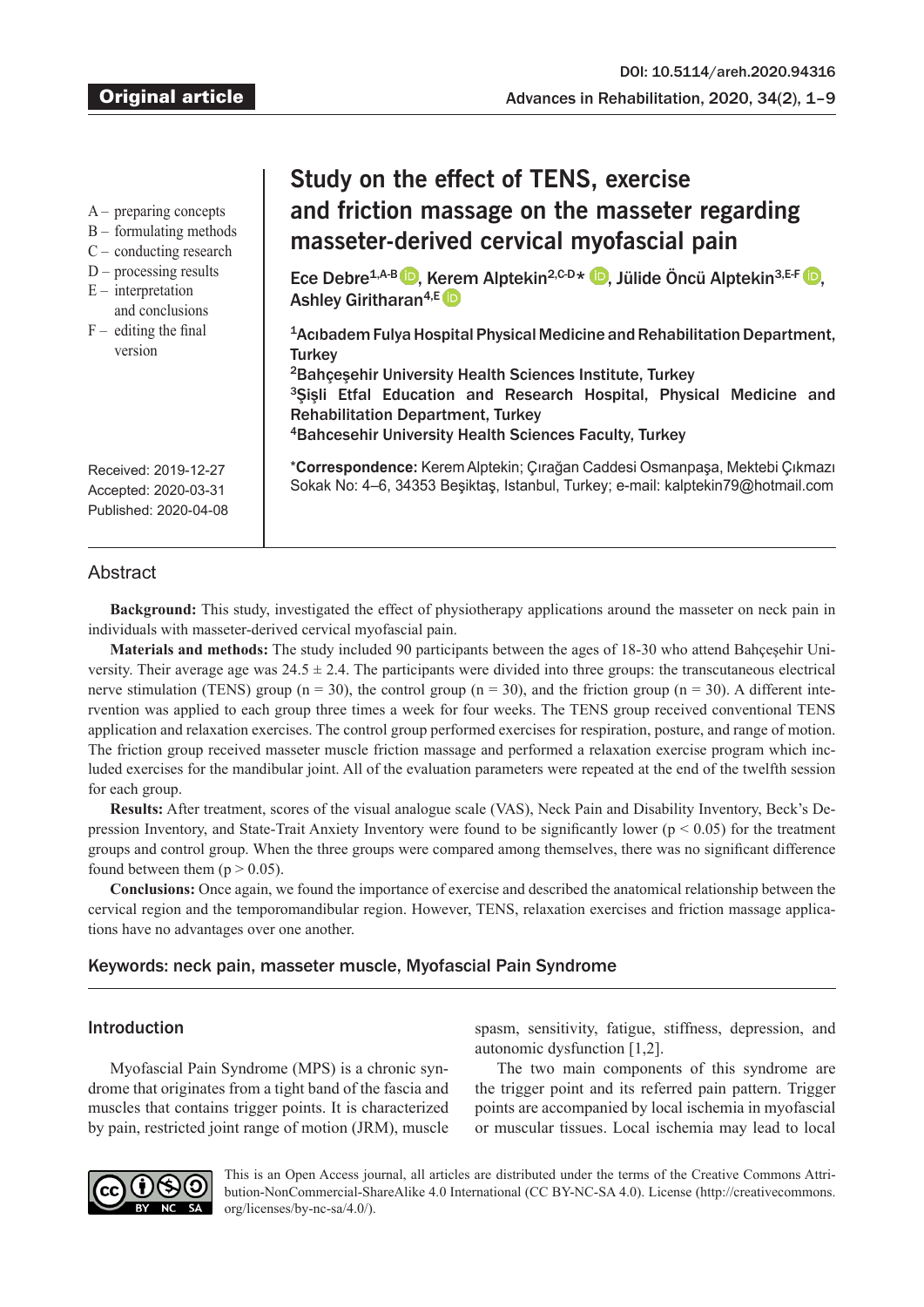Although the current evidence is contradictory, it has been observed that the mandibular and head-andneck regions are related in anatomical and bio-mechanical terms. The essential neuro-anatomic relationship of the head-and-neck region may be associated with the gray matter of the spinal cord at the level of C1-C3 and the trigeminal nucleus caudalis. The trigeminal nerve structures have been shown to have a sensory effect on the neck when they are stimulated and vice versa [3]. The anatomical proximity, neuronal connection, and convergent inputs between the cervical and trigeminal regions were the focal point in a study of the relationship between cervical and temporomandibular disorders [4].

Any changes in head and neck position, especially at the cranio-cervical junction, alters the position of the mandible and the biomechanics of mouth closure. The characteristics of the masticatory system also influence the position of the cranio-cervical junction. Therefore, any defects in the masticatory system may cause changes in cranio-cervical posture, thereby creating neck pain [5]. Temporomandibular joint dysfunction (TMJD) and cervical pain are common examples of disorders that are often concomitant in individuals [6,7]. Many epidemiological studies have reported that patients with TMJD often have neck pain, and that patients suffering from neck pain also have symptoms in the orofacial region [3,8,9].

Olivo et al. performed a thorough study of the relationship between cervical spinal disorders and TMJD, finding that patients with chronic TMJD had more frequent cervical spinal pain episodes than those who did not have this disorder. They also found that the asymptomatic dysfunctional disorders of the cervical spine were more commonly seen in patients with TMJD [10].

Since there is a connection between the cervical region and the temporomandibular region, interventions targeting the cervical spine have been effective for patients with TMJD [3]. The masseter muscle is often implicated in the treatment of TMJD as it makes the temporomandibular joint (TMJ) move. The masseter may easily generate trigger points, and these problems may last for a long time. Additionally, the anterior tilt position of the head may lead to a trigger point in the masseter. Accordingly, anterior tilt of the head needs to be corrected in order to successfully treat trigger points in the masseter [11]. Furthermore, anterior tilt of the head also leads to trigger points in the trapezius and sternocleidomastoid muscles as well as temporomandibular joint pain and headaches. For this reason, it may

be difficult to alleviate trigger points in the masseter if trigger points are present in the neck muscles or vice versa. Correcting posture in general should also be effective in relieving 'Myofascial Pain of Masseter-Origin' [12].

Studies demonstrate that it is necessary to correct head position and treat trigger points in the neck muscles in order to successfully treat trigger points in the masseter [11]. Other studies indicate that the procedures performed on the cervical region in patients with temporomandibular joint dysfunction are effective in reducing the pain intensity, increasing pain threshold of masticatory muscles, increasing painless mouth opening, and several other positive effects [12]. However, to the best of our knowledge, no studies have investigated the effect temporomandibular joint treatment on neck pain originating from a trigger point in the masseter muscle. Our aim in this study is to examine the influence of interventions performed around the masseter on neck pain in individuals who have cervical myofascial pain of masseter origin.

## Materials and methods

The individuals were asked to complete a questionnaire probing neck pain in their daily lives and were examined by a specialist in Physical Medicine and Rehabilitation. Following examination, 90 individuals diagnosed with MPS according to the Travell and Simons criteria were accepted as participants in the study.

The Travell and Simons criteria are as follows: a palpaple taught band of muscle tissue passing through the tender spot of a shortened muscle, the initial onset and recurrence of pain are of muscular origin, reproducible spot tenderness occurs in the muscle at the site of the trigger point, pain matching the muscles referral pattern is produced locally or at a distance and mimics the patient's complaint upon mechanical stimulation of the trigger point, and a local twitch response of the taut muscle when the trigger point is stimulated [14].

The participants included in the study had been experiencing neck pain at specific intervals for at least 6 months, were considered to have an associated trigger point in the masseter, were in the age range of 18–30 years, and were diagnosed with MPS according to the criteria defined by Travell and Simons [14]. Individuals with a history of cervical impairments, head-andneck trauma, acute trauma, joint inflammation, muscle disease, neurological disorders, fractures in the upper extremity or cervical regions, and pain for less than 6 months were excluded from the study. Additionally those who were taking medication for pain relief or other problems, who were above the age of 30, or who did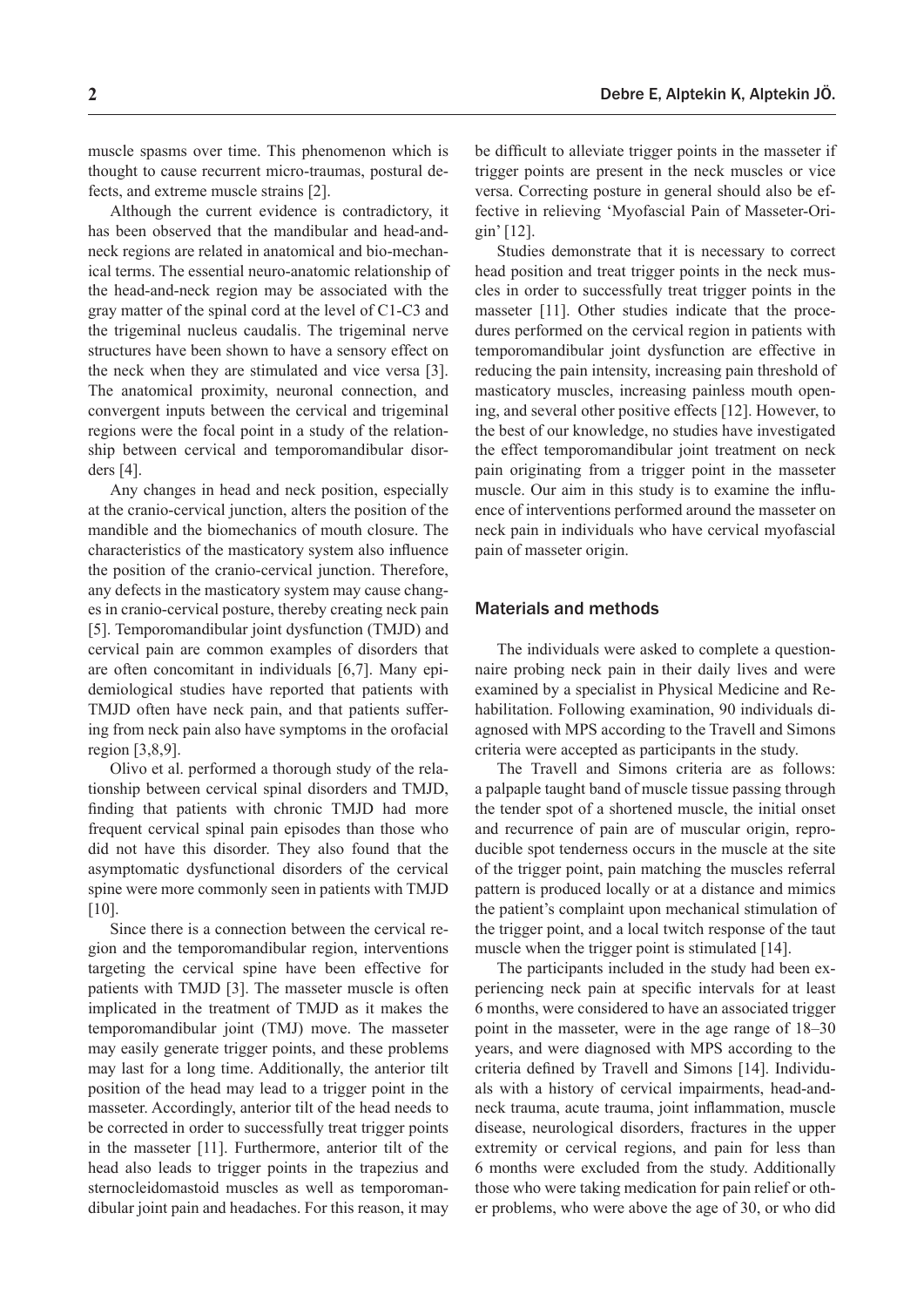not agree to participate were not included in the study. The Bahçeşehir University Clinical Research Ethical Committee approved this study on February 15 of 2017 with the number 2017-03/02.

According to the specified criteria, 90 people were randomly divided into 3 groups of 30 people using a computer system. Randomization prevented the learning effect from impacting the results of the study.

Group I (TENS group) members underwent a transcutaneous electrical nerve stimulation (TENS) procedure 3 days a week over a period of one month for a total of 12 sessions. They were asked to perform the relaxation exercises they were taught at home. The TENS was applied by placing one adhesive electrode on the TMJ and another on the masseter muscle. The adhesive electrodes were 2–3 cm in diameter, and did not cause any allergic reactions. Conventional TENS was applied with a frequency of 60–120 Hz.

Group II (control group) members were each given handouts with exercises for diaphragmatic breathing, posture, ROM, and the mandibular joint. The handouts included explanations for how to perform each exercise. Participants were taught how to perform these exercises and were asked to perform them for one month at home using their handout for assistance.

Participants were taught the correct technique for diaphragmatic breathing. This technique requires the shoulder and neck muscles to remain relaxed. When breathing in through the nose, one hand is placed directly under the ribs. While taking a slow and deep breath through the nose, the upper part of the chest should remain relaxed while the abdomen rises slowly. Next, exhalation should occur slowly through the mouth. This should be repeated 3–4 times.

Postural exercises included shoulder elevation and scapular retraction. Cervical range of motion exercises included flexion and extension, left and right lateral flexion, and left and right rotation.

Group III (friction group) members received rigorous friction massage of the masseter 12 times over a period of 1 month. Using the Travell and Simons criteria, we palpated the length of the masseter muscle using the thumb and forefinger or the thumb and middle finger to press on the muscle from the top and bottom inside and outside of the mouth near the ear. After finding the most sensitive areas, we then performed rigorous friction massage on those areas using the same finger placement described above. We pressed these points until the person felt pain, massaged them strongly for about 1 minute, and waited for the pain in these points to decrease. Additionally, the group members were asked to perform a home program of relaxation exercises that we taught them. We palpated the muscle from the top and bottom to the ear and found the most sensitive areas.

Clinical evaluations of all 90 participants were completed before and after treatment. All evaluations were performed by the same individual for standardization.

At the beginning of the study, participants were asked to complete medical history forms. These forms covered their sociodemographic information, as well as detailed information about how neck pain was affecting their daily lives. Next, pain at rest and during movement was assessed using the visual analogue scale (VAS). Trapezius and sternocleidomastoid muscle spasms were assessed with manual palpation, and cervical range of motion was assessed using goniometric measurement. Goniometry is an objective method used for evaluating normal joint motion in the clinic. It is performed according to the anatomical position of each joint.

Flexion, extension, right and left lateral flexion, and right and left rotation were evaluated for the cervical spine. Postural assessment was performed actively and passively in lateral, anterior, and posterior views. Lateral posture analysis was performed for the spine, shoulder, and head. Anterior postural analysis was used to assess shoulder asymmetry and head rotation, while Posterior postural analysis allowed for evaluation of scoliosis. Pressure was applied on the anatomic points in the masseter, trapezius, and sternocleidomastoid muscles via palpation, and trigger points were identified according to the Travell and Simons criteria. These criteria include a palpable hard area of the muscle, a trigger point showing localized sensitivity upon compression, the characteristic pain, numbness, and tingling pattern upon continuous pressure to the trigger point, and a local twitch response when taut band is bent transversely [14]. Using the Neck Pain and Disability Inventory scale, we evaluated how chronic neck pain was restricting the daily activities of our participants. Each question is scored on a scale of 0–5 with the total score ranging from 0–100. High score values represent serious disability in patients [15].

The participants' level of depression was identified using Beck's Depression Inventory [16]. The highest score is 63. Scores between 0–13 points indicate no depression. Scores between 14–24 points indicate moderate depression, and scores above 25 points indicate serious depression. The state and trait anxiety scale consists of two separate scales with a total of twenty items. Anxiety Scores are determined by calculating the total score of direct and reversed expressions. The total score of reversed expressions is subtracted from the total score of direct expressions. Predetermined constant values of 50 and 35 are added to this result for the state anxiety scale and the trait anxiety scale respectively. The final calculated value is the individual's anxiety score [17].

Statistical analysis included the average, standard deviation, median, lowest frequency, highest frequency, and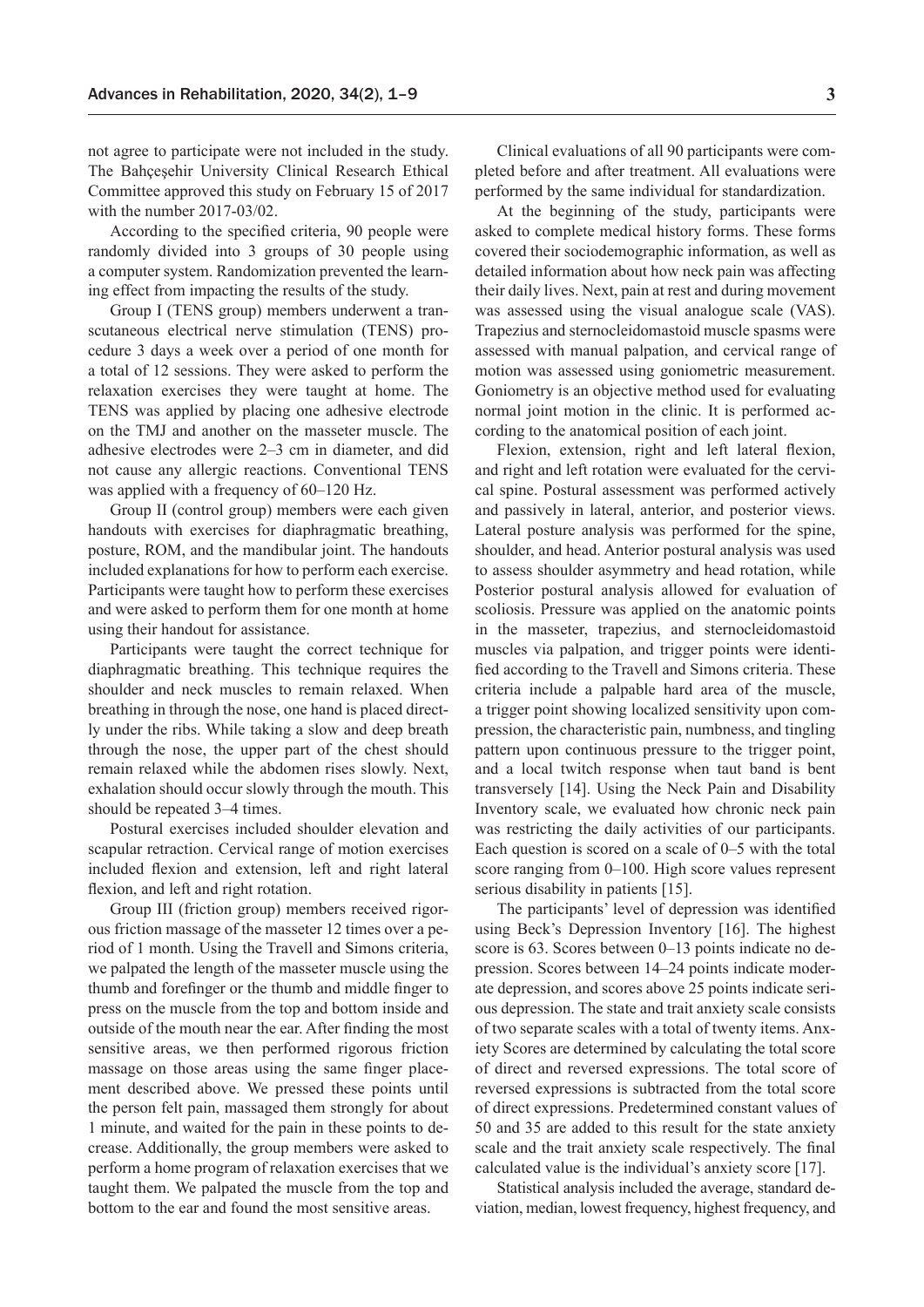ratio values. The distribution of variables was measured according to the Kolmogorov Simirnov test. The Mann-Whitney U Test was used for the analysis of quantitative independent data. The Wilcoxon test was used for the analysis of dependent quantitative data. The Chi-Square test was used for the analysis of qualitative independent data, and in cases where the Chi-Square test conditions were not met, Fisher's exact test was used. For the analysis of dependent qualitative data, the MC Nemar test was used. The SPSS 22.0 program was used for the analyses.

 No funding was received for this study. The authors declare no conflicts of interest related to the manuscript. Bahçeşehir University Clinical Research Ethical Committee approved this study on 15 February 2017 with the number 2017-03/02. The experiments reported in the manuscript were performed in accordance with the ethical standards of the Helsinki Declaration, and the participants signed an informed consent form.

## **Results**

The study participants consisted of university students between 18 and 30 years of age at Bahçeşehir University who suffered from "Myofascial Pain of Masseter Origin". Initially, 195 subjects were assessed, and 90 of them were included in the study. The average age of the subjects was  $24.5 \pm 2.4$ .

As shown in Table 1, the 90 individuals in Group I, Group II, and Group III did not show significant differences ( $p > 0.05$ ) in terms of age, sex, and educational status.

As shown in Table 2, the movement-related VAS score after treatment i n Groups I,II, and III showed a significant decrease ( $p < 0.05$ ) compared to the pretreatment values. However, the movement-related VAS scores before and after treatment did not differ significantly ( $p > 0.05$ ) among the three groups.

**Tab. 1.** Distribution by age, gender and educational status in the study groups

|                    |        | Group I                  |      | Group II          |      | Group III         |      | p           |
|--------------------|--------|--------------------------|------|-------------------|------|-------------------|------|-------------|
|                    |        | $Avg \pm SD/n-\%$<br>Med |      | $Avg \pm SD/n-$ % | Med  | $Avg \pm SD/n-$ % | Med  |             |
| Age                |        | $24.0 \pm 2.2$           | 24.0 | $24.6 \pm 2.5$    | 24.0 | $24.9 \pm 2.6$    | 25.0 | 0.346A      |
| <b>Sex</b>         | Female | $21 - 70.0$              |      | $15 - 50.0$       |      | $19 - 63.3$       |      | $0.270 X^2$ |
|                    | Male   | $9 - 30.0$               |      | $15 - 50.0$       |      | $11 - 36.7$       |      |             |
| Educational status |        |                          |      |                   |      |                   |      |             |
| Undergraduate      |        | $19 - 63.3$              |      | $23 - 76.7$       |      | $22 - 73.3$       |      | $0.495 X^2$ |
| Graduate           |        | $11 - 36.7$              |      | $7 - 23.3$        |      | $8 - 26.7$        |      |             |

A – ANOVA, K – Kruskal-Wallis, X² Chi-square test; Avg – Average, Med – Median.

**Tab. 2.** Comparison of the movement- and rest-related VAS scores of the subjects within and among the groups

|                               | Group I         |     | Group II        |     | Group III              |     |       |   |
|-------------------------------|-----------------|-----|-----------------|-----|------------------------|-----|-------|---|
|                               | Avg. $\pm$ s.d. | Med | Avg. $\pm$ s.d. | Med | Med<br>Avg. $\pm$ s.d. |     | p     |   |
| Movement-Related VAS          |                 |     |                 |     |                        |     |       |   |
| Before treatment              | $5.3 \pm 1.9$   | 6.0 | $4.9 \pm 1.7$   | 5.5 | $4.4 \pm 2.3$          | 5.5 | 0.317 | K |
| After treatment               | $5.1 \pm 1.9$   | 5.5 | $4.7 \pm 1.7$   | 5.0 | $4.1 \pm 2.2$          | 5.0 | 0.202 | K |
| Change before/after treatment | $-0.2 \pm 0.4$  | 0.0 | $-0.2 \pm 0.4$  | 0.0 | $-0.3 \pm 0.5$         | 0.0 | 0.275 | K |
| Change: p-value               | 0.025 w         |     | 0.014 w         |     | 0.014 w                |     |       |   |
| VAS during Rest               |                 |     |                 |     |                        |     |       |   |
| Before treatment              | $4.0 \pm 1.8$   | 5.0 | $4.2 \pm 1.9$   | 5.0 | $4.3 \pm 2.3$          | 4.5 | 0.880 | K |
| After treatment               | $4.0 \pm 1.8$   | 5.0 | $4.1 \pm 2.0$   | 5.0 | $3.9 \pm 2.1$          | 4.0 | 0.846 | K |
| Change before/after treatment | $0.0 \pm 0.3$   | 0.0 | $-0.1 \pm 0.4$  | 0.0 | $-0.3 \pm 0.5$         | 0.0 | 0.003 | K |
| Change: p-value               | 1.000 w         |     | 0.317 w         |     | 0.002 w                |     |       |   |

K – Kruskal-Wallis; w – Wilcoxon test.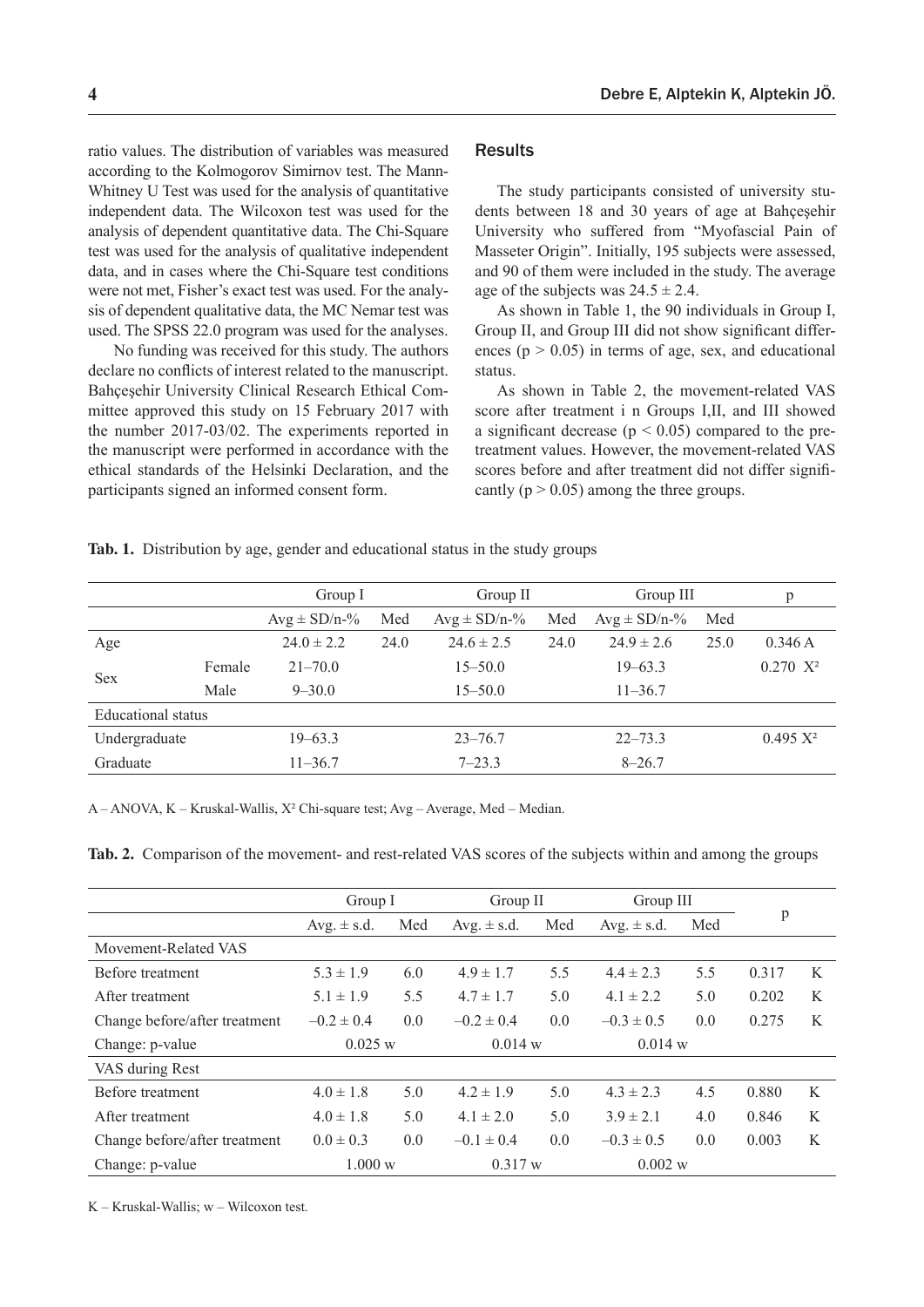As shown in Table 3, the post-treatment Neck Pain and Disability Inventory score showed a significant decrease  $(p < 0.05)$  compared to pre-treatment in all groups. The decrease of the Neck Pain Disability Inventory score in Group III was significantly higher  $(p < 0.05)$  than the decreases seen in Group I and Group II. However, the Neck Pain and Disability Inventory scores before and after treatment did not differ significantly  $(p > 0.05)$  in Group I, Group II, or Group III.

As shown in Table 4, the pre- and post-treatment Neck Pain Disability Inventory scores in the group that had difficulty in opening and closing the mouth were significantly higher ( $p < 0.05$ ) than the values in the group that did not have any difficulties in opening and closing the mouth.

The same was true for the movement- and restrelated VAS scores.

As shown in Table 5, the ratio of difficulty in opening and closing the mouth and the ratio of trigger points in the trapezius and sternocleidomastoid muscles before and after treatment in the group with an anteriorly tilted head were significantly higher ( $p < 0.05$ ) than the values of the group without anterior tilt of the head.

As shown in Table 6, the ratio of trigger points in the trapezius and sternocleidomastoid muscles in the group that had difficulty in opening and closing the mouth was significantly higher ( $p < 0.05$ ) than the values of the group that did not have difficulty in opening and closing the mouth.

**Tab. 3.** Comparison of the Neck Pain and Disability Inventory scale scores of the subjects within and among the groups

|                                                           | Group I           |        | Group II        |         | Group III       |         |                   |
|-----------------------------------------------------------|-------------------|--------|-----------------|---------|-----------------|---------|-------------------|
|                                                           | Avg. $\pm$ s.d.   | Med    | Avg. $\pm$ s.d. | Med     | Avg. $\pm$ s.d. | Med     | p                 |
| Score received for the Neck Pain and Disability Inventory |                   |        |                 |         |                 |         |                   |
| Before treatment                                          | $35.7 \pm 14.9$   | 41.5   | $31.4 \pm 13.6$ | 38.0    | $32.4 \pm 16.2$ | 33.5    | 0.270 K           |
| A fter treatment                                          | $35.1 \pm 14.6$   | 40.5   | $30.8 \pm 13.4$ | 37.5    | $31.3 \pm 15.8$ | 32.5    | $0.244 \text{ K}$ |
| Change before/after<br>treatment                          | $-0.6 \pm 0.7$    | $-1.0$ | $-0.5 \pm 0.9$  | 0.0     | $-1.1 \pm 1.0$  | $-1.0$  | 0.013 K           |
| Change: p-value                                           | $0.000 \text{ w}$ |        |                 | 0.009 w |                 | 0.000 w |                   |
|                                                           |                   |        |                 |         |                 |         |                   |

K – Kruskal-Wallis; w – Wilcoxon test.

**Tab. 4.** Relationship between the difficulty in opening and closing the mouth, scores obtained in the Neck and Disability Inventory score and movement- and rest-related VAS scores

|                                                           | Difficulty in opening and closing the mouth |      |                |      |                       |  |  |
|-----------------------------------------------------------|---------------------------------------------|------|----------------|------|-----------------------|--|--|
|                                                           | Present                                     |      | Not present    |      |                       |  |  |
|                                                           | $Avg.\pm s.d.$                              | Med  | $Avg.\pm s.d.$ | Med  | p                     |  |  |
| Score received for the Neck Pain and Disability Inventory |                                             |      |                |      |                       |  |  |
| Before treatment                                          | $44.3 \pm 7.6$                              | 45.0 | $18.6 \pm 7.8$ | 19.0 | $0.000 \text{ m}$     |  |  |
| After treatment                                           | $43.3 \pm 7.4$                              | 44.0 | $18.1 \pm 7.7$ | 19.0 | $0.000 \text{ m}$     |  |  |
| Movement-related VAS                                      |                                             |      |                |      |                       |  |  |
| Before treatment                                          | $6.4 \pm 0.8$                               | 6.0  | $2.9 \pm 1.3$  | 3.0  | $0.000 \text{ m}$     |  |  |
| After treatment                                           | $6.1 \pm 0.9$                               | 6.0  | $2.8 \pm 1.3$  | 3.0  | $0.000 \text{ m}$     |  |  |
| VAS during rest                                           |                                             |      |                |      |                       |  |  |
| Before treatment                                          | $5.5 \pm 1.3$                               | 5.0  | $2.4 \pm 1.3$  | 2.0  | $0.000 \; \mathrm{m}$ |  |  |
| After treatment                                           | $5.3 \pm 1.3$                               | 5.0  | $2.4 \pm 1.3$  | 2,0  | $0.000 \text{ m}$     |  |  |

m – Mann-Whitney U test.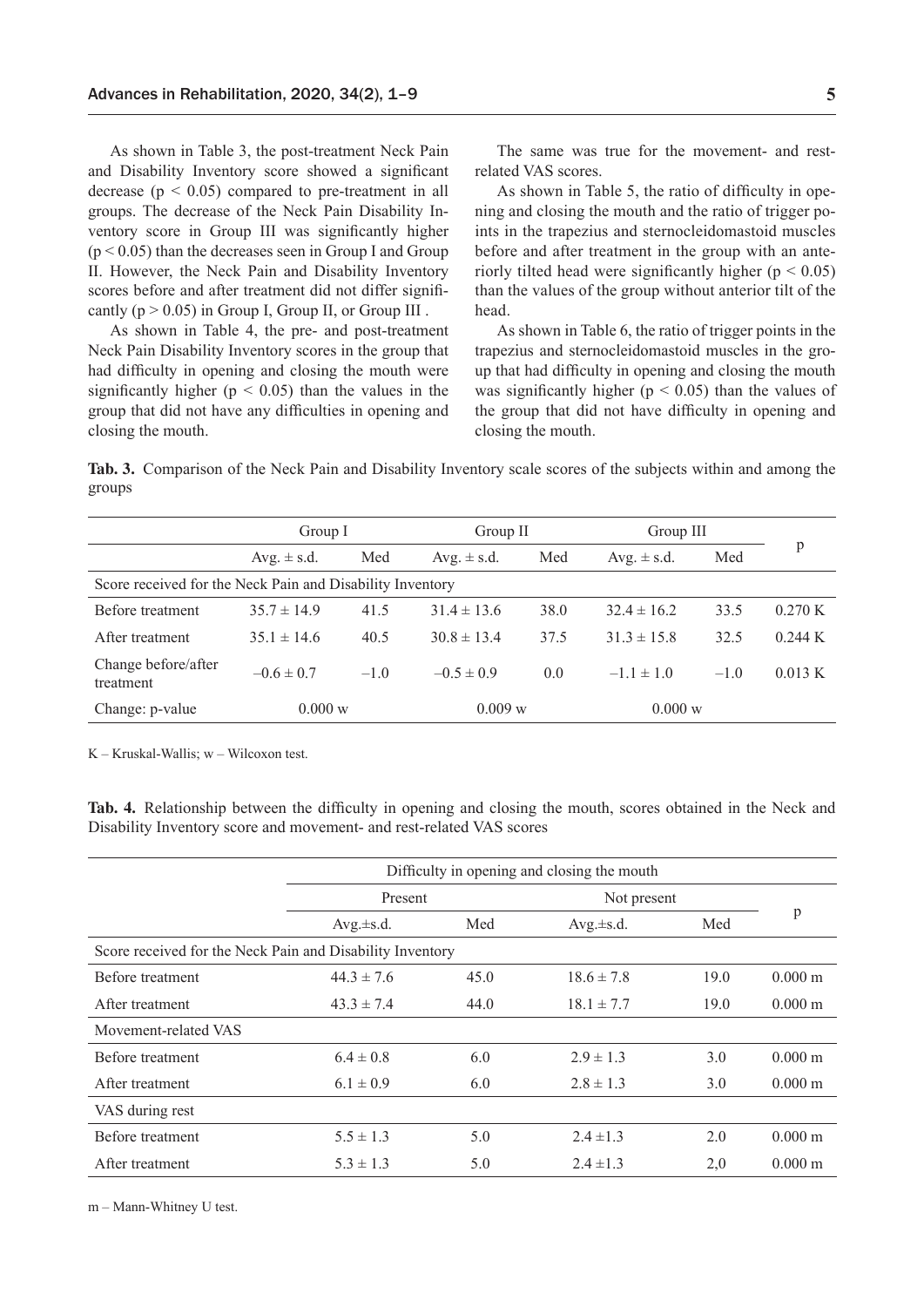|                                             | Anterior tilt of the head |         |               |             |               |             |  |
|---------------------------------------------|---------------------------|---------|---------------|-------------|---------------|-------------|--|
|                                             |                           | Present |               |             | Not present   |             |  |
|                                             |                           | n       | $\frac{0}{0}$ | $\mathbf n$ | $\frac{0}{0}$ | p           |  |
|                                             | $^{(+)}$                  | 49      | 89.1%         | 2           | 5.7%          |             |  |
| Difficulty in opening and closing the mouth | $(-)$                     | 6       | $10.9\%$      | 33          | 94.3%         | $0.000 X^2$ |  |
| Trigger point in the SCM muscle             |                           |         |               |             |               |             |  |
| Before treatment                            | $^{(+)}$                  | 50      | 90.9%         |             | 2.9%          | $0.000 X^2$ |  |
|                                             | $(-)$                     | 5       | $9.1\%$       | 34          | 97.1%         |             |  |
|                                             | $^{(+)}$                  | 50      | 90.9%         | 1           | 2.9%          | $0.000 X^2$ |  |
| After treatment                             | $(-)$                     | 5       | $9.1\%$       | 34          | 97.1%         |             |  |
| Trigger point in the trapezius muscle       |                           |         |               |             |               |             |  |
|                                             | $^{(+)}$                  | 48      | 87.3%         | 3           | $8.6\%$       |             |  |
| Before treatment                            | $(-)$                     | 7       | $12.7\%$      | 32          | 91.4%         | $0.000 X^2$ |  |
|                                             | $(+)$                     | 48      | 87.3%         | 3           | 8.6%          |             |  |
| After treatment                             | $(-)$                     | 7       | 12.7%         | 32          | 91.4%         | $0.000 X^2$ |  |

**Tab. 5.** Relationship between the ratio of the anterior tilt position of the head, ratio of difficulty in opening and closing the mouth and ratio of trigger points in the trapezius and sternocleidomastoid muscles before and after treatment

X² Chi-square test.

**Tab. 6.** Relationship between the ratio of difficulty in opening and closing the mouth, ratio of trigger points in the trapezius and sternocleidomastoid muscles before and after treatment and ratio of trigger points in the masseter muscle after the treatment

|                                       |               | Difficulty in opening and closing the mouth |               |             |               |             |  |
|---------------------------------------|---------------|---------------------------------------------|---------------|-------------|---------------|-------------|--|
|                                       |               | Present                                     |               | Not present |               |             |  |
|                                       |               | $\mathbf n$                                 | $\frac{0}{0}$ | $\mathbf n$ | $\frac{0}{0}$ | p           |  |
| Trigger point in the SCM muscle       |               |                                             |               |             |               |             |  |
|                                       | $^{(+)}$      | 48                                          | 94.1%         | 3           | 7.7           |             |  |
| Before treatment                      | $(-)$         | 3                                           | 5.9           | 36          | 92.3%         | $0.000 X^2$ |  |
|                                       | $^{(+)}$      | 48                                          | 94.1%         | 3           | 7.7           |             |  |
| After treatment                       | $(\text{--})$ | 3                                           | 5.9           | 36          | 92.3%         | $0.000 X^2$ |  |
| Trigger point in the trapezius muscle |               |                                             |               |             |               |             |  |
|                                       | $(+)$         | 45                                          | 88.2%         | 6           | $15.4\%$      |             |  |
| Before treatment                      | $(-)$         | 6                                           | 11.8%         | 33          | 84.6%         | $0.000 X^2$ |  |
|                                       | $^{(+)}$      | 45                                          | 88.2%         | 6           | 15.4%         |             |  |
| After treatment                       | $(-)$         | 6                                           | 11.8%         | 33          | 84.6%         | $0.000 X^2$ |  |
| Trick point in the masseter muscle    |               |                                             |               |             |               |             |  |
|                                       | $^{(+)}$      | 40                                          | 78.4%         | 36          | 92.3%         |             |  |
| After treatment                       | $(-)$         | 11                                          | 21.6%         | 3           | 7.7           | $0.072 X^2$ |  |

X² Chi-square test.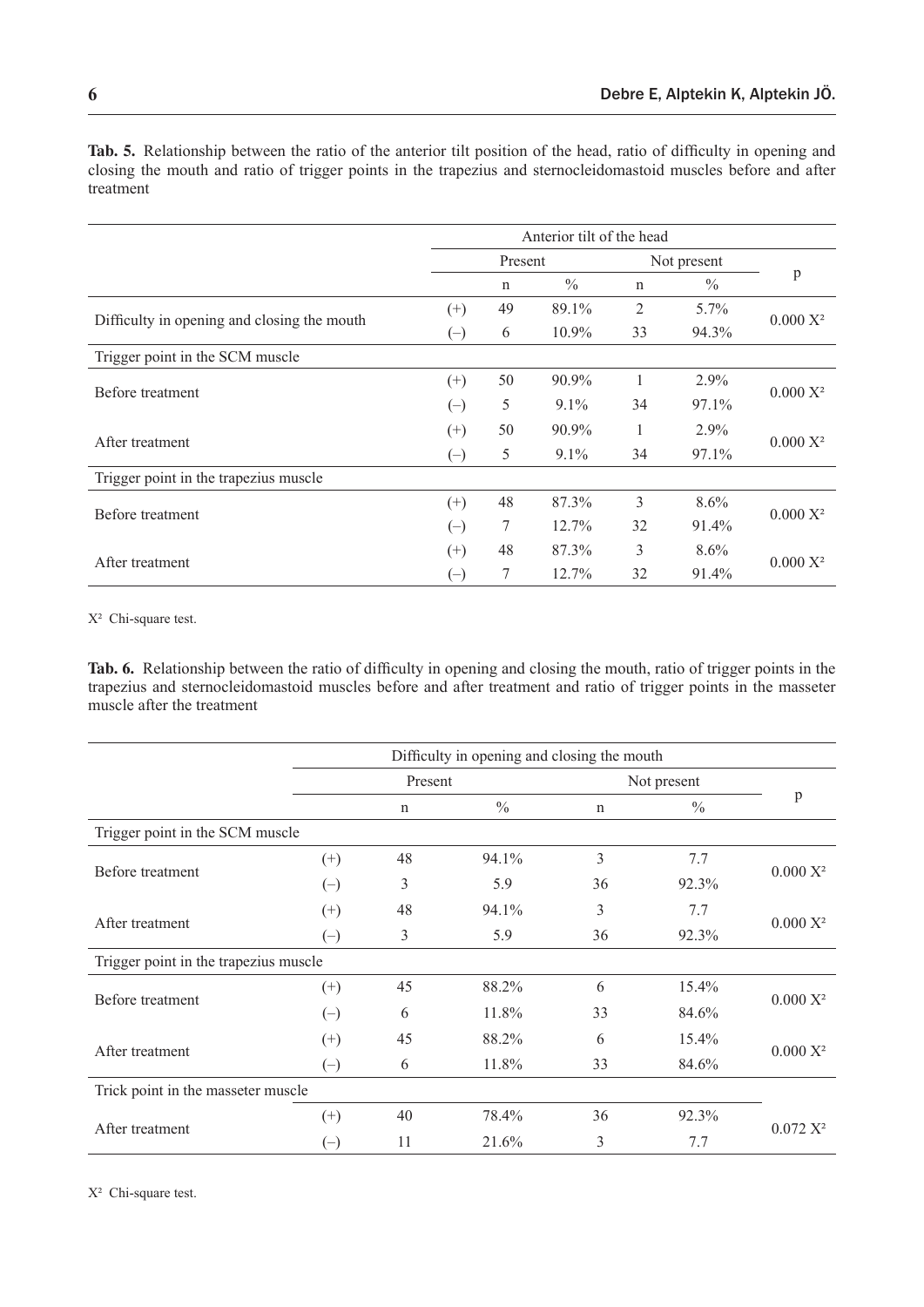#### **Discussion**

The overlap of signs and symptoms of the disorders in the cervical region and the disorders in the TMJ region have been a focal point in studies on this subject for many years [17,18]. However, such studies have generally focused on the relationships among symptoms such as neck pain, facial pain, and pain upon palpation of the cervical muscles. Studies have also focused on signs such as clicking of the mandible, decreased mouth opening, and difficulties in opening and closing the mouth. Many epidemiological studies have reported that TMJD patients often suffer from neck pain, and that individuals with neck pain also experience symptoms in the orofacial area. However, no light has been shed on the relationship between the function of cervical muscles and the development of TMJDs. This study was designed to explain the relationship between cervical musculoskeletal disorders and temporomandibular disorders, and to investigate the effectiveness of physical therapy procedures performed around the masseter muscle in patients with cervical myofascial pain of masseter origin.

La Touche et al. were the first to investigate the effectiveness of manual therapy to the cervical spine and an exercise protocol targeting the deep flexor muscles in patients with myofascial TMJD. They indicated that treatment procedures for the cervical spine could help reduce the severity of facial pain, increase the pressure pain thresholds of masticatory muscles, and increase painless mouth opening [3]. Armijo Olivo et al. reported that clinicians had to be aware of the relationship between the temporomandibular region and the cervical region during clinical procedures, and that physical therapy should focus on both regions in cases where individuals with TMJD had neck disability in addition to mandibular disability, or vice versa [9]. Catanzariti et al. suggested that patients suffering from neck pain might respond to an intervention performed on the TMJ, and that the techniques applied to the cervical spine may also be effective on the temporomandibular system [5]. We took a different approach and performed procedures on individuals with trigger points in the masseter muscle according to the Travell and Simons criteria rather than in individuals specifically diagnosed with TMJD [13]. As a result, we saw a significant difference in the evaluation parameter before and after treatment between the control and treatment groups. However, we were unable to obtain any results showing a significant difference among the three groups.

One study found that the exercises used to enhance the movement and function of the cervical spine improved posture of the cervical spine, hence decreasing the symptoms of individuals with TMJD . Furthermore, correction of head posture in general has been effective in relieving 'myofascial pain of masseter origin' [12]. In line with the literature, we prepared the exercises for all three groups in this study to target both the cervical region and the temporomandibular region. According to the results we obtained, we can conclude that the exercises performed in the treatment groups and the control group had a positive effect on neck pain.

Armijo Olivo et al. found that there was a strong and significant correlation between neck disability and mandibular disability ( $r = 0.82$ ,  $P < 0-0.05$ ). According to the results of the study, the neck disability in individuals without mandibular disability was either non-existent or very low. The individuals who had mandibular disability also had a higher level of neck disability [10]. Similarly, in another study, Armijo Olivo and Magee reported a strong relationship, with a correlation co-efficient of (r) 0.82, between neck disability and mandibular disability in which the cause and the effect could not be identified. At the same time, they also demonstrated that the effect size of the relationship between the mandibular function scale and Neck Pain and Disability Inventory ( $ES = 0.8$ ) was qualified as an appropriate finding for clinical practices [10]. Similarly, in our study, the group with a trigger point in the masseter muscle and difficulty with opening and closing the mouth received a significantly higher ( $p < 0.05$ ) score (before-after treatment) on the Neck Pain and Disability Inventory compared to the group who did not have difficulty opening and closing the mouth. This finding corresponds to the data in the above-mentioned articles.

Alves da Costa et al. found that the neck disability in individuals with myofascial pain in the masticatory muscles and the TMJ region had a higher level of neck disability compared to the asymptomatic individuals in the control group. As mentioned above, our study also found that the Neck Pain and Disability Inventory scores of individuals who had difficulty opening and closing the mouth and who had trigger points in the masseter muscle were higher than those who did not have this problem [6].

In a study conducted in 2010, the presence of multiple active trigger points in the masticatory and neckshoulder muscles in women with myofascial TMJD was shown [20]. Our study also showed that individuals who had difficulty in opening or closing the mouth had a significantly higher ( $p < 0.05$ ) ratio of trigger points in their trapezius and sternocleidomastoid muscles before treatment compared to individuals who did not have difficulty opening and closing the mouth. In that respect, our findings coincide with Oliveira-Campelo et al. The aspects which do not coincide with our study are that the sample in our group consisted of both male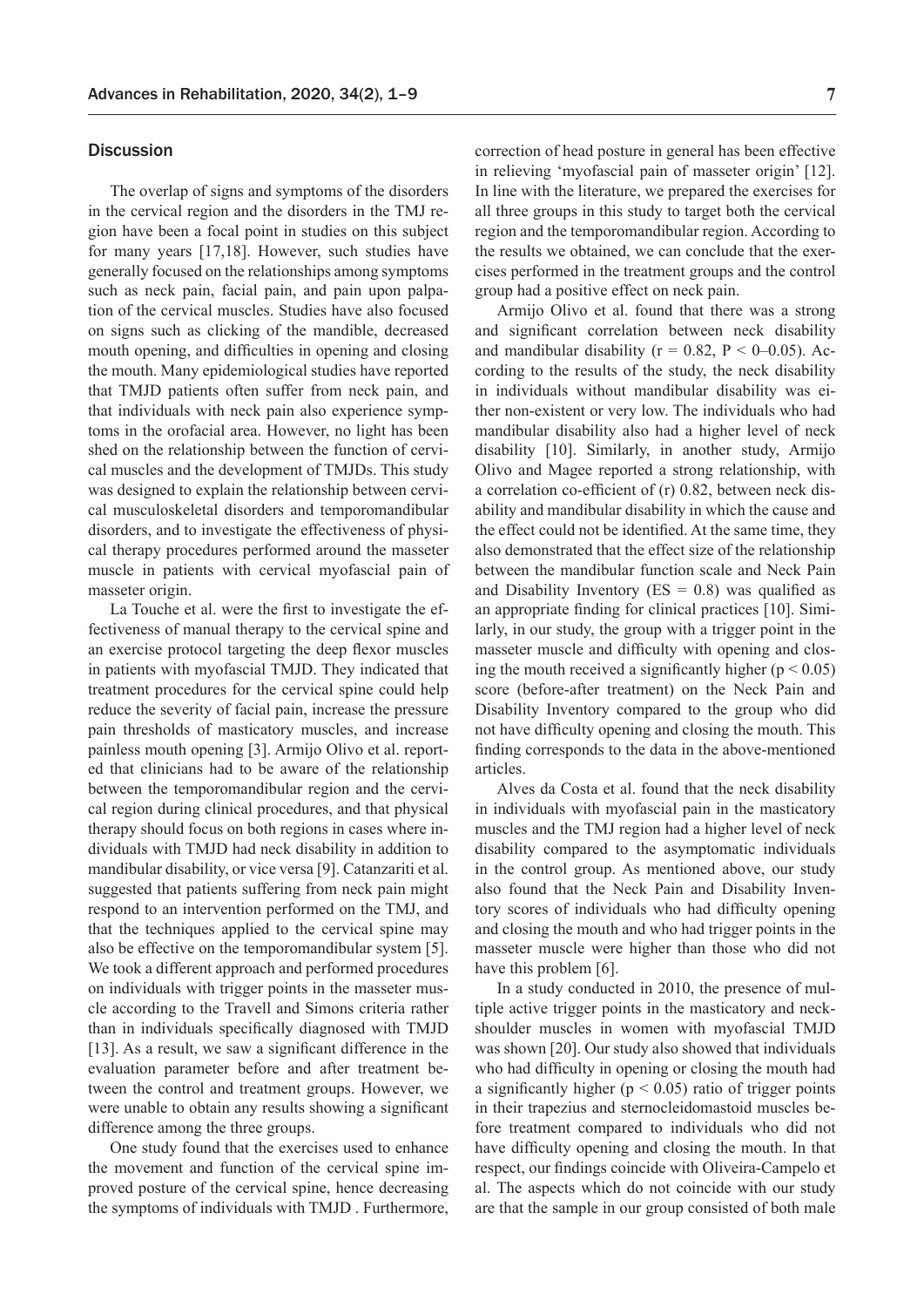and female individuals, and they did not have a clinical diagnosis of TMJD.

Armijo Olivo et al. mentioned the following result: cervical spinal pain in individuals with chronic TMJD was more frequent than in individuals who did not have this disorder. Furthermore, the former group had more trigger points in their trapezius and sternocleidomastoid muscles along with segmental restrictions [10]. Even though our study sample did not consist of individuals diagnosed with TMJD, the group that had trigger points in the masseter muscle along with difficulty in opening and closing the mouth had a significantly higher ( $p < 0.05$ ) movement – and rest-related VAS score (before-after treatment) compared to the group that did not have this difficulty. At the same time, the ratio of trigger points in the trapezius and sternocleidomastoid muscles of the individuals who had difficulty opening and closing the mouth was higher than the ratio of those who did not have this difficulty.

According to Travell and Simons, anterior tilt of the head results in trigger points in the trapezius and sternocleidomastoid muscles, TMJ pain, and headaches [14]. Similarly, in our study, the ratio of trigger points in the trapezius and sternocleidomastoid muscles (beforeafter treatment) in the group which had an anteriorly tilted head was significantly higher ( $p < 0.05$ ) than the group who did not demonstrate this position. Additionally, a significant relationship was found between the anterior position of the head and difficulty with opening and closing the mouth. Hence, similar results were obtained.

If we would have included the jaw disability index, used a ruler to measure mouth opening, and followed home exercises in the clinic, the findings we obtained would have provided us with more objective information. Also, if we increased the number of people in the sample, we could have seen the effects of our study in different populations.

# **Conclusion**

Even though the relationship between the cervical region and the temporomandibular region has been proven, there are very few studies focusing on the relationship between the problems in the two regions. We see that exercise programs involving both the cervical spine and the temporomandibular joint are effective for those regions. We have emphasized the importance of exercise once again and have revealed the anatomical relationship in the cervical-temporomandibular region. As a result, further studies are needed to investigate the procedures performed on the temporomandibular joint in individuals with cervical myofascial pain of masseter

origin. We hope that the present study may serve as an inspiration for future studies on this subject.

#### **Funding**

This research received no external funding.

#### **Conflicts of interest**

The authors declare no conflict of interest.

### References

- 1. Ahmed S, Khattab S, Haddad C, et al. Effect of aerobic exercise in the treatment of myofascial pain: a systematic review. J Exerc Rehabil. 2018 Dec 27; 14(6): 902-10.
- 2. Dommerholt J, Finnegan M, Hooks T, Chou LW. A critical overview of the current myofascial pain literature July 2018. J Bodyw Mov Ther. 2018; 22(3): 673-84.
- 3. La Touche, Fernandez-de-las-Penas C, Fernandez-Carnero J, et al. The effects of manual therapy and exercise directed at the cervical spine on pain and pressure pain sensitivity in patients with myofascial temporomandibular disorders. J Oral Rehabil. 2009; 36: 644-52.
- 4. Arendt-Nielsen L, Svensson P. Referred muscle pain: basic and clinical findings. Clin J Pain. 2001 Mar; 17(1): 11-9.
- 5. Catanzariti JF, Debuse T, Duquesnoy B. Chronic neck pain and masticatory dysfunction. Joint Bone Spine. 2005 Dec; 72(6): 515-9.
- 6. da Costa DR, de Lima Ferreira AP, Barreto Pereira TA, et al. Neck disability is associated with masticatory myofascial pain and regional muscle sensitivity. Arch Oral Biol. 2015 May; 60(5): 745-52.
- 7. Latysheva NV, Platonova AS, Filatova EG. Temporomandibular disorder and cervicalgia: pathophysiology underlying the comorbidity with chronic migraine. Zh Nevrol Psikhiatr Im S S Korsakova. 2019; 119(1): 17-22.
- 8. Câmara-Souza MB, Figueredo OMC, Maia PRL, Dantas IS, Barbosa GAS. Cervical posture analysis in dental students and its correlation with temporomandibular disorder. Cranio. 2018 Mar; 36(2): 85-90.
- 9. Kim JR, Jo JH, Chung JW, Park JW. Upper cervical spine abnormalities as a radiographic index in the diagnosis and treatment of temporomandibular disorders. Oral Surg Oral Med Oral Pathol Oral Radiol. 2019 Oct 25. pii: S2212-4403(19)31536-6.
- 10. Armijo-Olivo S, Fuentes J, Major PW, et al. The association between neck disability and jaw disability. J Oral Rehabil. 2010; 37(9): 670–9.
- 11. Ferracini GN, Chaves TC, Dach F, et al. Relationship Between Active Trigger Points and Head/Neck Posture